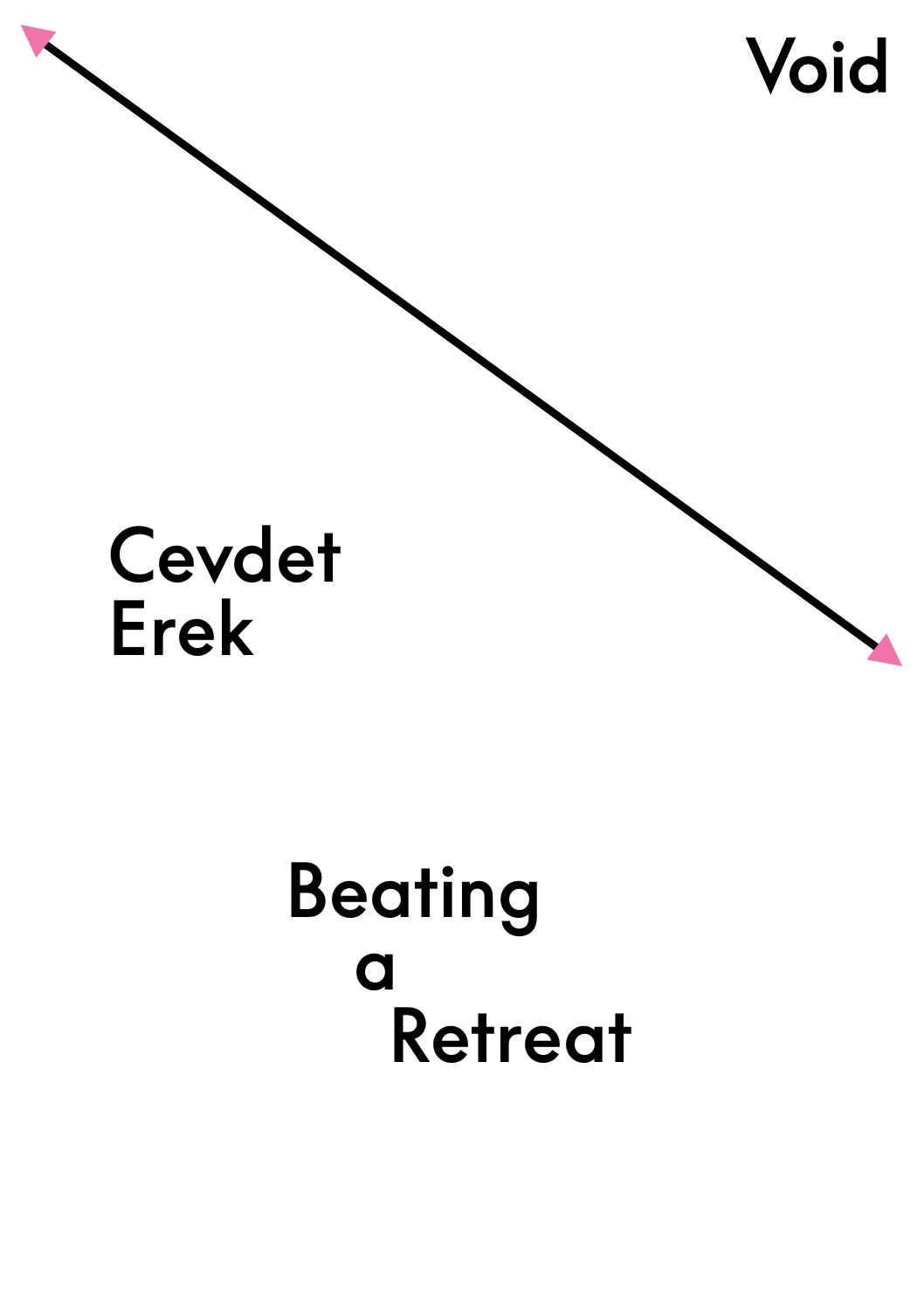Void is delighted to present Beating a Retreat with Cevdet Erek.

Cevdet Erek is an Istanbul based artist and musician. A background in architecture, sound engineering, and performing in a band forms the basis of his practice. In his working process Erek often responds to the architectural context through interventions, using sound to inhabit the space. His work is provocative, proposing new perspectives.

The exhibition was disrupted by COVID 19 and due to travel restrictions, has been developed remotely. Erek has developed Beating a Retreat through the lens of conversations, processes of experimentation and virtual tools. The conditions of production from a distance create a direct connection and correlation with some of the artist's previous works; Room of Rhythms - Long Distance Relationship, Sydney Biennial, 2016 and A Long Distance Relation, MUAC, Mexico City, 2017.

The exhibition starts with Welcome (2019) a sound piece installed at the entrance ramp of Void Gallery and culminates in Goodbye (2019) at the end of the exhibition. The signal from the loudspeakers interferes and disrupts the gallery space. This is a recurring theme in Cevdet's previous large scale installation works such as ÇIN (Turkish Pavilion, Venice Biennale, 2017), Bergama Stereo (Hamburger Bahnhof, Berlin, 2019) and Bergama Stereotip (Arter, Istanbul, 2019-20).

For the exhibition Erek has composed a new sound piece with the bodhrán

- an instrument associated with traditional Irish music of the 1960's. The history of the bodhrán is often connected with the ancient Celts and has a musical history that predates Christianity. Through his exploration of the bodhrán and framed drums widely used across Northern Africa and the Middle East, as well as Turkey and the wider region, Erek draws parallels between the traditions of disparate cultures.

For the sound piece Back - cut loops from a long improvised recording - a bodhrán was sent to Istanbul upon the request of Erek, who returned the drum to Void adding a drawing to the drum's body. In Back, Erek plays the drum in an unusual way: using fingers on the wooden holder and frame of the drum, rather than the skin of the instrument. Several different loops, cut from the long recording, will be installed during the exhibition period.

The sound of the percussion alludes to the title of the exhibition, Beating a Retreat, a reference to the military use of drums in signifying the end of battle and a retreat. The piece follows the artists' previous solo performances with past music releases Davul (2017) and Zincirli (2021), via Subtext Recordings, that consist of long duration improvisations and experimental playing and recording techniques applied on the davul - a popular bass drum from Anatolia, Balkans and the wider region.

The same bodhrán that Void sent to Erek is displayed with the addition of a drawing by the artist on parchment made of goatskin. The drawing unifies the bodhrán's drum skin and the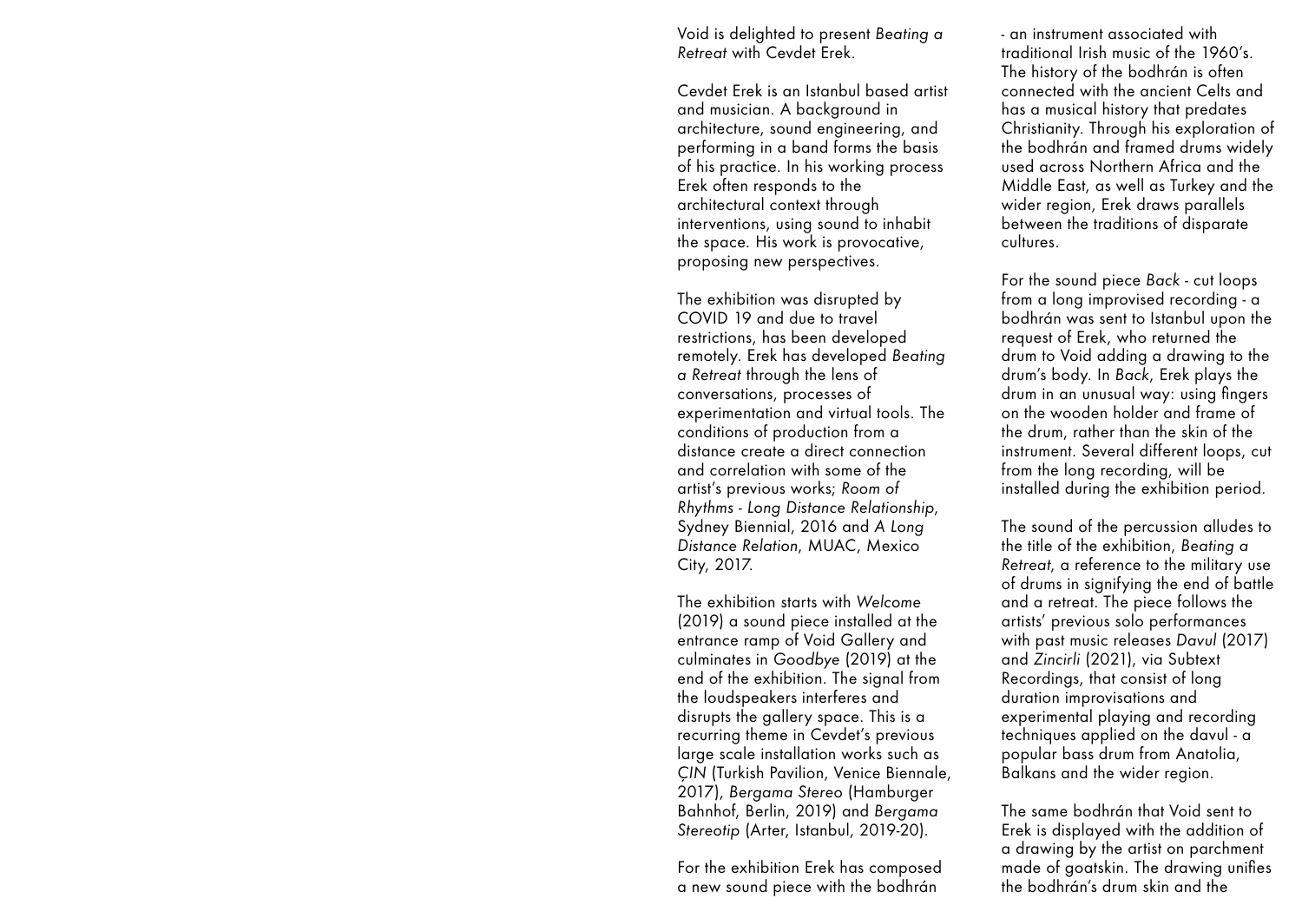parchment, which are from seperate parts of the world, and brings together traditional ways of using the material - building a drum to hit / touch and to write or draw on. In this piece, Erek stages an intervention upon the graphics of Void Gallery - at either side of the diagonal black line on Void's branding, Erek has added pink arrowheads, which reference the use of arrows in maps to refer to the movement of people or goods.

Parchment is a material used for writing made from animal skin originating in the city of Pergamon in the 2nd century BC. Parchment takes its name from the city which was the center of parchment production during the Hellenistic period. Erek's long time project Bergama Stereo and its variations involved research into the historical perception and political interpretations of Pergamon Altar which led to an ongoing debate on the axis of travel and context. The parchment used in the exhibition was originally a gift from a student of the last parchment craftsman in town who Erek met during his visits to Bergama - the Turkish name for the ancient city of Pergamon as well as the contemporary city and district.

With the current Covid restrictions borders have come to the fore and, through the use of colour coding, travel restrictions are enforced - a global retreat where the disparities between countries are highlighted. The global economic imbalance has become more pronounced through the pandemic and the divergence of governmental responses has meant that there is a lack of global cohesion.

Across the world, our perception and experience of time has been inextricably altered. Erek's series Rulers and Rhythm Studies (2007 - ongoing) addresses this through the inference of rulers as a marker of time.

Ruler 2019 BC19 to 1 AC19 bases itself on an imaginary COVID 19 calendar that takes 2020, the year that the pandemic was declared by WHO, as its year zero. The ruler goes back to 1 AC, marking the year as 2019 BC19, one year after the birth of Christ according to the Gregorian calendar.

Erek is interested in how we comprehend the world around us and how we organise our lives through time and space. As our lives slow down and we move through this tumultuous period Erek's exhibition provides a punctuation; a meditation on our present condition.

## **Biography**

Cevdet Erek, born 1974, lives and works in Istanbul. He studied architecture at Mimar Sinan University of Fine Arts in Istanbul and sound engineering and design at the Center for Advanced Studies in Music (MIAM) at Istanbul Technical University, ITU. During his studies he worked in several architectural offices, produced and performed with the Istanbul based band Nekropsi. From 2005 to 2006 he was an artist-in-residence at the Rijksakademie van Beeldende Kunsten in Amsterdam. In 2011, Erek received his doctorate in Music from the ITU MIAM. In 2012, he received the Nam June Paik International Media Award from Kunststiftung NRW. He currently teaches at ITU TMDK and ITU MIAM.

Erek has presented his installations internationally in numerous solo and group shows. His architectural installation with sound Bergama Stereo was first presented at Turbinenhalle as part of Ruthriennale in Bochum, 2019 and then at Hamburger Bahnhoff Museum in Berlin, 2019-2020. The reinterpreted version Bergama Stereotip was produced for the Arter gallery space in Istanbul, 2020 and Bergama Stereo Bergama for the Bergama Theater Festival, Bergama, 2021. In 2017 he represented Turkey at the 57th Venice Biennale with his work ÇIN. In 2012, at dOCUMENTA (13) in Kassel, he showed the installation Room of Rhythms, a work that he later realized in site-specific versions in altered form at MAXXI, Rome, 2014, the Istanbul Biennial, 2015 and the Biennale of Sydney, 2016. Erek has had solo exhibitions at venues including the Art Institute of Chicago, chiçiçiçichiciçi, 2019;

M HKA, Antwerp, AAAAA, 2018; MUAC, Mexico City, A Long Distance Relation, 2017; Spike Island, Bristol, Alt Üst, 2014; and Kunsthalle Basel, 2012.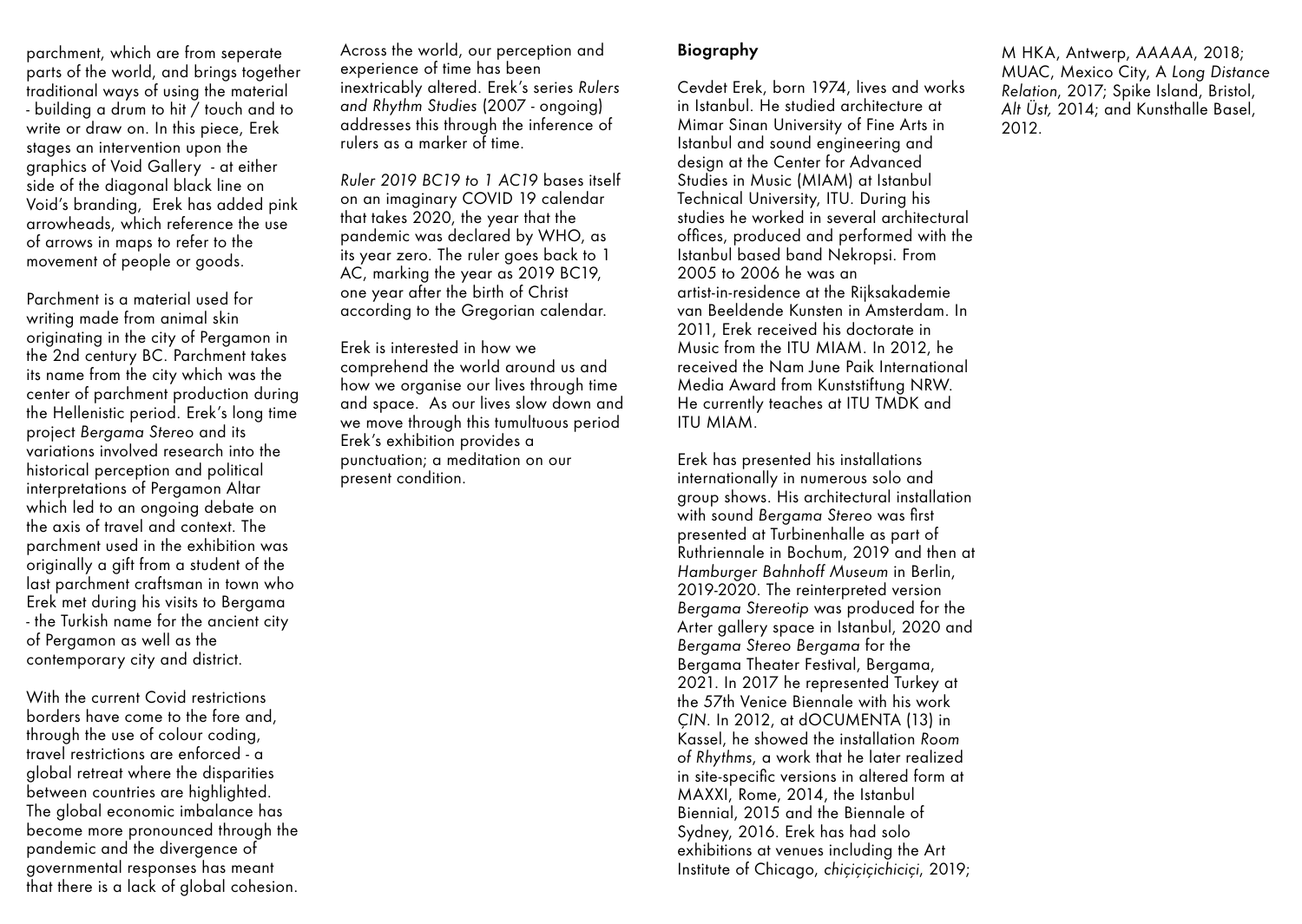## **List of works**

### **Void Reception**

Welcome, 2019 Sound piece 0.04" loop Courtesy of the artist

#### **Gallery One**

Back, 2021 Sound piece 0.11" loop Courtesy of the artist

#### **Gallery Two**

Double Arrow Line, 2021 Marker drawing on parchment and bodhrán skin Dimensions variable Courtesy of the artist

Ruler 2019 BC19 to 1 AC19, 2021 Glass ruler 4.5x31cm Courtesy of the artist

Goodbye, 2019 Sound piece 0.04" loop Courtesy of the artist